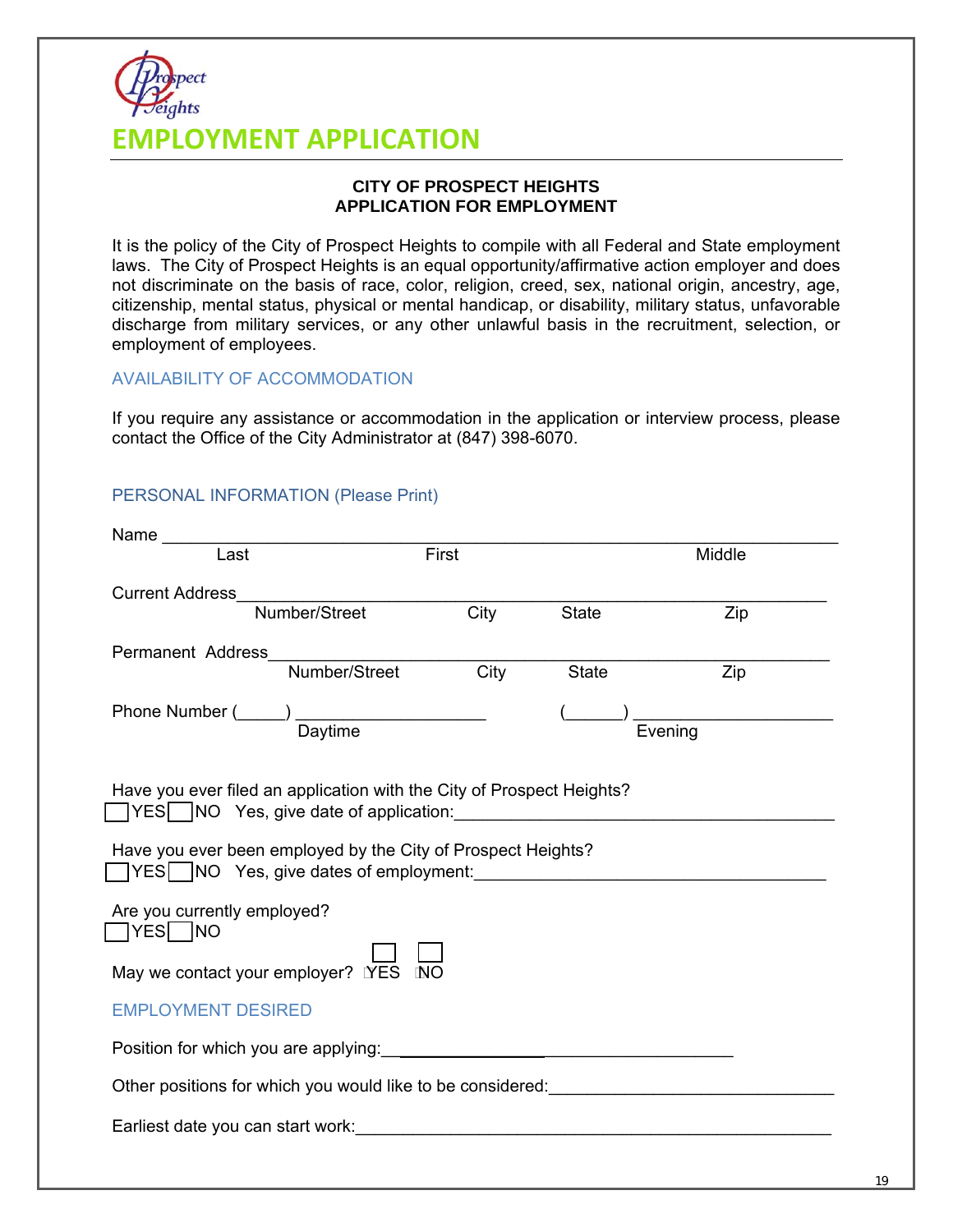

#### EDUCATION

Please list every educational institution you have attended, including technical or trade schools, beginning with high school:

| <b>Name of School</b> | <b>Major/Course of Study</b> | <b>Degree Earned</b> |
|-----------------------|------------------------------|----------------------|
|                       |                              |                      |
|                       |                              |                      |
|                       |                              |                      |
|                       |                              |                      |
|                       |                              |                      |
|                       |                              |                      |
|                       |                              |                      |
|                       |                              |                      |
|                       |                              |                      |
|                       |                              |                      |
|                       |                              |                      |
|                       |                              |                      |
|                       |                              |                      |
|                       |                              |                      |
|                       |                              |                      |

#### SPECIAL SKILLS

#### EMPLOYMENT EXPERIENCE

Please list all work experience relevant to the position for which you are currently applying:

\_\_\_\_\_\_\_\_\_\_\_\_\_\_\_\_\_\_\_\_\_\_\_\_\_\_\_\_\_\_\_\_\_\_\_\_\_\_\_\_\_\_\_\_\_\_\_\_\_\_\_\_\_\_\_\_\_\_\_\_\_\_\_\_\_\_\_\_\_\_\_\_\_\_\_\_ \_\_\_\_\_\_\_\_\_\_\_\_\_\_\_\_\_\_\_\_\_\_\_\_\_\_\_\_\_\_\_\_\_\_\_\_\_\_\_\_\_\_\_\_\_\_\_\_\_\_\_\_\_\_\_\_\_\_\_\_\_\_\_\_\_\_\_\_\_\_\_\_\_\_\_\_

| <b>Employer</b><br>(address/phone) | Dates of<br><b>Employment</b> | <b>Major</b><br><b>Responsibilities</b> | <b>Reason for</b><br><b>Leaving</b> | <b>Final</b><br><b>Salary</b> |
|------------------------------------|-------------------------------|-----------------------------------------|-------------------------------------|-------------------------------|
|                                    |                               |                                         |                                     |                               |
|                                    |                               |                                         |                                     |                               |
|                                    |                               |                                         |                                     |                               |
|                                    |                               |                                         |                                     |                               |
|                                    |                               |                                         |                                     |                               |
|                                    |                               |                                         |                                     |                               |
|                                    |                               |                                         |                                     |                               |
|                                    |                               |                                         |                                     |                               |